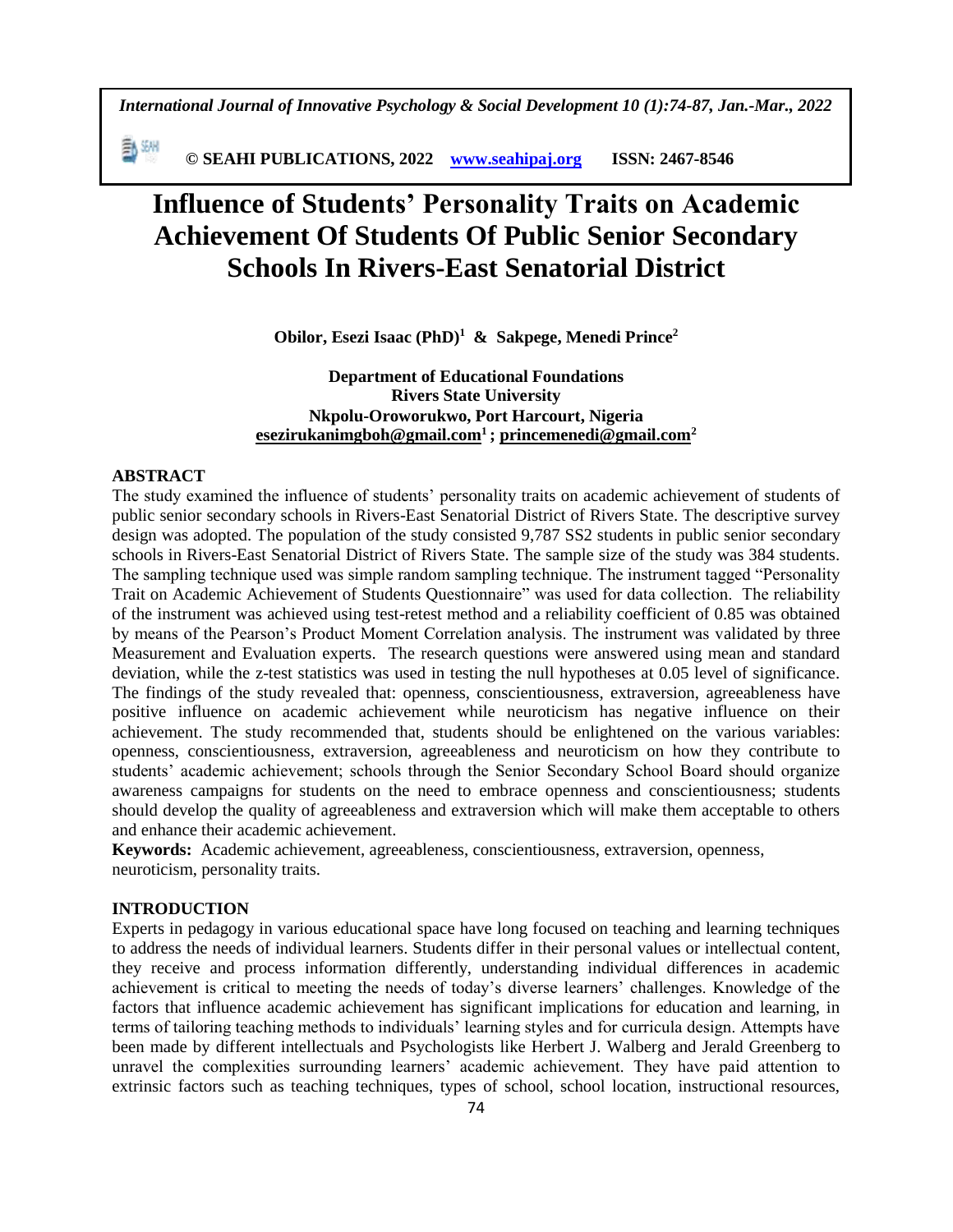study habits, teachers' certification and experiences, and so on (Prince, 2018). In a bid to overcome the unhappiness and deprivation which follow poor academic achievement for the learners, many parents spend lots of their financial resources to secure good schools for their children, and those parents who can afford it even invest on education abroad as they believe this will enhance the academic achievement of their children.

It is the desire of all parents that their children climb the ladder of academic ability as high as possible. This desire for high level of performance among students in secondary schools puts a lot of pressure on students, teachers, psychologists, and in general, the education system itself. Academic achievement is expressed by the dynamics of the pupil's relations with the system of school demands materialized in a congruent relation between demands and performances. The school curriculum and the learning tasks formulated by the teacher are comparison elements, a kind of reference standard in relation to which one determines the levels of academic achievement (high, medium or low) according to the size of the correlation between the demands and the pupil's performances (Golu & Golu, 2003). No doubt, excellence in academics demands high level of intelligence. But, in addition to intelligence, recent studies have indicated that personality can be a useful predictor of academic achievements (Busato, Prins, Elshout, & Hamaker, 2000; Chamorro-Premuzic & Furnham, 2003).

Personality is innate or inborn. It comes from within and it is the dynamic organization within the individual of those psychological systems that determine students' unique adjustment to their environment. The individual is organized and responsive to the environment. He shows some degree of consistency of a collection of behaviours. It is determined by hereditary factors, environmental factors, situation, physique and so on. A blend of personality characteristics is necessary for people to be successful in their career including academic performance. Researchers, educators and psychologists have been constantly searching for a set of variables that predicts pattern of students' behaviours and their relationship to academic achievement (Santrock, 2012). Personality has been recognized as a determining factor on how people learn. Wilt (2002) has found personality traits to be significantly related to school performance. College students tend to prefer learning environments consistent with their own personality type.

Personality is the sum total of the behaviour and mental characteristics that are distinctive of an individual (Colman, 2006). Personality is the whole or aggregate of psychological and behavioural features an individual possesses and such characteristics are unique to the living person. It is crucial to note that for a learner to gather the required knowledge and perform well academically, his personality is very essential to learning. Personality is also described as a categorized set of attributes that is found in a person that influences and defines the individual's cognition, motivation and behaviour. Larsen and Buss (2008) defined personality as psychological traits and mechanisms within an individual that are organized and relatively enduring and that influence his/her interactions with, and adaptations to the environment.

Furnham, Chamorro-Premuzic, and McDougall (2003) posited that there are other factors like personality traits, aside cognitive ability that account for the variation evident in learners' academic achievement. Personality structure or features have been studied in the psychological resources for several years due to their impact on several psychosocial outcomes of individual including academic achievement and motivation. The most widely studied personality characteristics are those in the Big Five Personality Model (Goldberg, 2000) which are openness to experience, conscientiousness, neuroticism, extraversion and agreeableness among other dimensions. Openness refers to being intellectually inquisitive and having a strong desire to have variety (Komarraju & Karau, 2005). A great number of studies (Busato, Prins, Elshout, & Hamaker, 2000; Busato, 2000; Chamorro-Premuzic & Furnham, 2003; Zhang, 2003) associated it with higher achievement. Openness to experience, however refers to appreciation for art, emotion, adventure, unusual ideas, curiosity and variety of experience. It reflects the degree of intellectual curiosity, creativity and a preference for novelty and variety a person has. It also can be described as the extent to which a person is imaginative or independent and depicts his personal preference for a variety of activities, including his school routine which has significant influence on his academic achievement.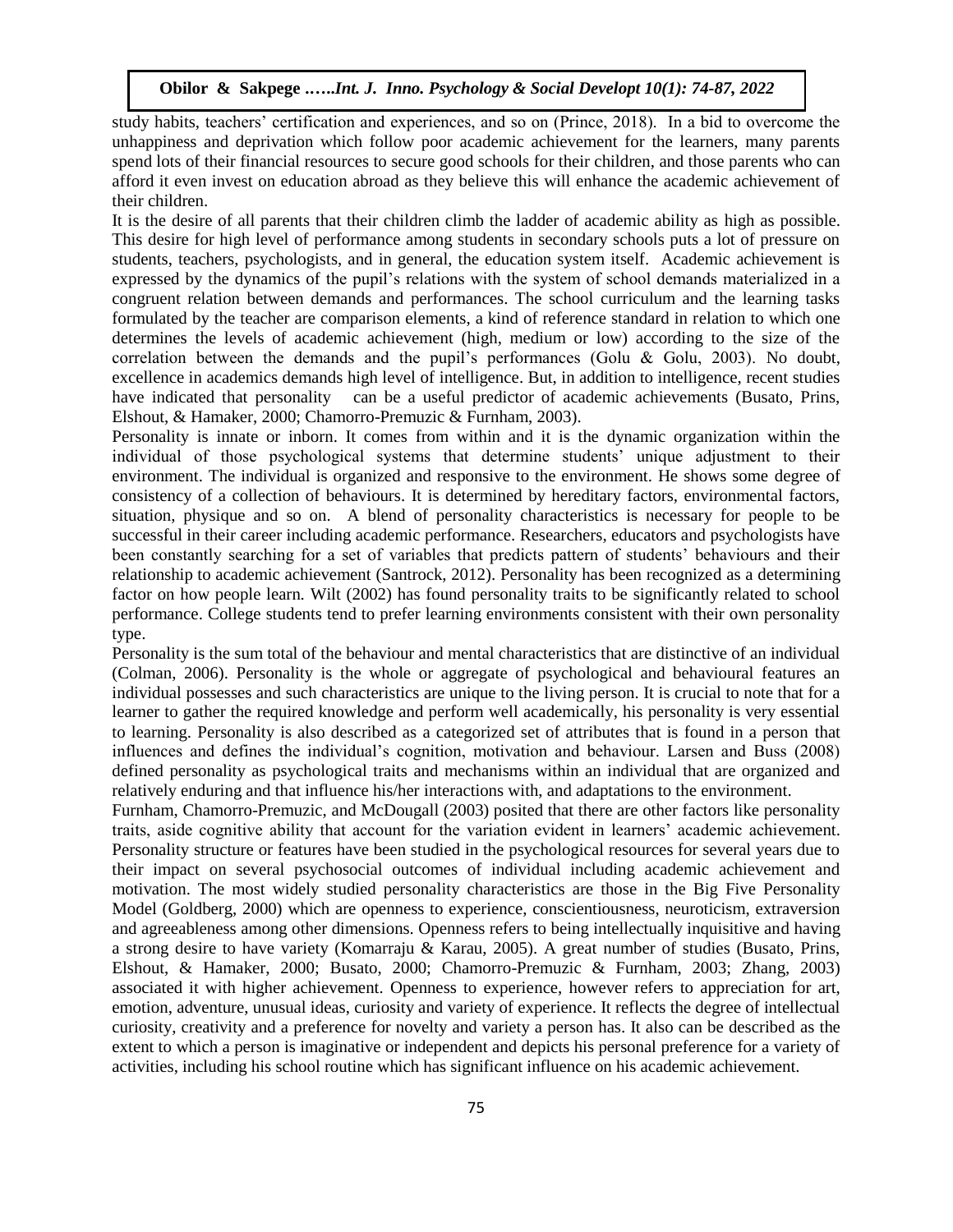Extraversion is another factor that exerts extremely strong and broad influence on learners' academic achievement. This is a broad trait and, like introversion, exists on a continuum of behaviour and attitudes. Extraverts are relatively outgoing, gregarious, sociable, and openly expressive. It is "characterized by sociability, spontaneity and adventurousness (Clark & Schroth 2010). It is important to understand that agreeableness is a personality trait manifesting itself in individual characteristics that are perceived as kind, sympathetic, cooperative, warm, and considerate. Every student that cooperates with the set standard and is considerate in his/her academic biding excels in the long run.

Neuroticism is defined as "individual differences in one's disposition towards constructing, perceiving and feeling realities in threatening, disturbing or problematic ways" (Hakimi*et al*., 2011). Due to its nature, neuroticism was negatively associated with academic achievement (Duff, Boyle, Dunleavy, & Ferguson, 2004; Laidra, Pullmann, & Allik, 2007; Lounsbury *et al*., 2003a; Mathews & Zeidner, 2004). In line with the earlier studies, Furnham and Monsen (2009) opined that neuroticism and academic performance were negatively correlated due to the fact that the stress level that neurotic learners experienced was much higher than the facilitating level. It is good to understand that neuroticism factor, to a large extent, affects both the physical and psychological potentials of an individual.

Conscientiousness is the trait that is associated with diligence, self-discipline, punctuality, and general competence (McCrae & Costa, 2003). Conscientiousness is the personality dimension that correlates the strongest, out of all personality dimensions, with overall academic performance (Barrick *et al*., 2001; Hurtz & Donovan, 2000). Steel (2007) found that conscientiousness has two attributes: sustained effort and goal-setting which contribute towards academic success. MacCann (2012) argued that conscientious students tend to have high scores.

Agreeableness measures the extent of a person's warmth and kindness. The more agreeable someone is, the more likely they are to be trustworthy, helpful and compassionate. Disagreeable people are cold and suspicious of others, and they are less likely to cooperate. Agreeableness encapsulates constructs of sympathy, cooperativeness, and helpfulness towards others. It is described as the degree to which a person is good natured, warm and co-operative as opposed to irritable, uncooperative, inflexible, unpleasant and disagreeable (Noftle & Robins, 2007). Poropat (2014) believed that high agreeableness facilitates learning and therefore enhances academic performance of students. De Raad and Schouwenberg (2000) argued that agreeableness has positive effect on academic performance because it encourages team work. The relationship was later affirmed by Vermetten, *et al.,* (2001) who ascertained a positive relationship between agreeableness and academic performance.

From the forgoing analysis the researcher explored the influence of personality traits of openness, conscientiousness, extraversion, agreeableness, neuroticism on academic achievement of students in public senior secondary schools in Rivers-East Senatorial District of Rivers State.

# **Statement of the Problem**

The opinion of the public concerning the standard of education in Nigeria has become obvious following the annual release of the senior secondary certificate examination (SSCE) results, which have always revealed poor results of students, especially in the core subjects English Language and Mathematics (Wallis, 2000). It has been observed that personality traits such as openness, conscientiousness, extraversion, agreeableness and neuroticism influence students' academic achievement positively or negatively. These problems had continued to persist and cannot be ignored. Students' performances do not conform with the expectations of the government and investments of parents. In order to decipher factors responsible for these and academic achievements, the intelligentsia, or experts and researchers have studied different factors at different instances that could be responsible for poor academic achievement (Schunk, 2012). Different intellectual giants have provided measures to help in defeating these various problems. Some of the studies revealed student's attitude towards school activities, school attendance, participation in instructional activities, interpersonal relationship with other learners and teacher and handling of instructional resources (Revelle, 2013). Personality features of students may also determine study habits, submission of assignment and preparation for examination. Hence, there is still a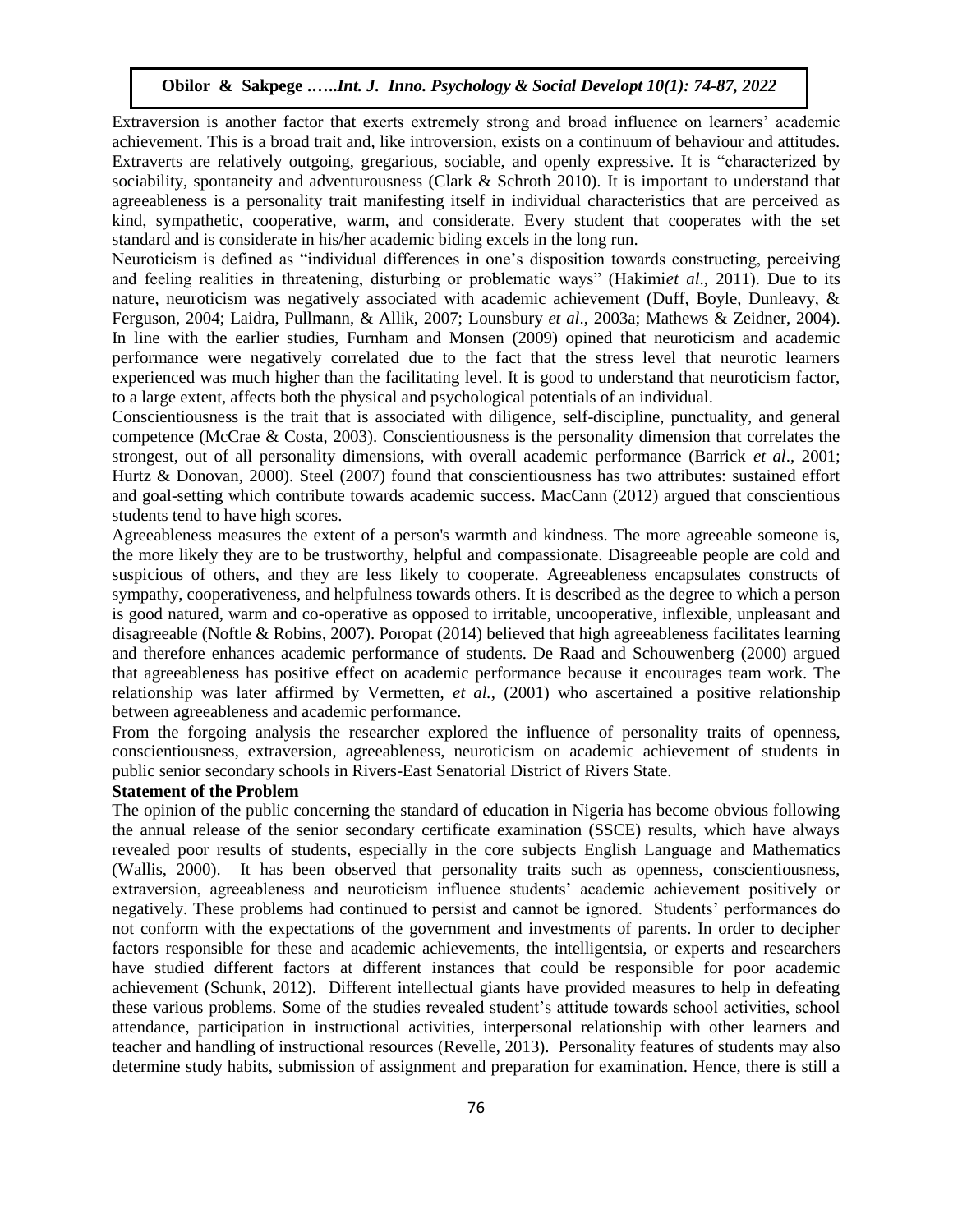lacuna in the knowledge of the influence of students' personality traits on academic achievement which led the researcher to carry out this study.

# **Purpose of the Study**

The purpose of the study is to investigate the influence of students' personality traits on academic achievement in public senior secondary schools in Rivers-East Senatorial District of Rivers State. The specific objectives of the study are to:

- 1. Investigate the extent to which openness influences the academic achievement of students of public senior secondary schools in Rivers-East Senatorial District.
- 2. Find out the extent of which conscientiousness influences the academic achievement of students of public senior secondary schools in Rivers-East Senatorial District of Rivers State.
- 3. Determine the extent to which extraversion influences the academic achievement of students in public senior secondary schools in Rivers-East Senatorial District of Rivers State.
- 4. Verify the extent to which agreeableness influences the academic Performance of students in public senior secondary schools in Rivers-East Senatorial District of Rivers State.
- 5. Ascertain the extent to which neuroticism influences the academic achievement of students in public senior secondary schools in Rivers-East Senatorial District of Rivers State.

# **Research Questions**

The study was guided by the following research questions:

- 1. To what extent does openness influence the academic achievement of students of public senior secondary schools in Rivers-East Senatorial District of Rivers State?
- 2. To what extent does conscientiousness influence the academic achievement of students of public senior secondary schools in Rivers-East Senatorial District of Rivers State?
- 3. To what extent does extraversion influence academic the achievement of students in public senior secondary schools in Rivers-East Senatorial District of Rivers State?
- 4. To what extent does agreeableness influence the academic achievement of students in public senior secondary schools in Rivers-East Senatorial District of Rivers State?
- 5. To what extent does neuroticism influence the academic achievement of students in public senior secondary schools in Rivers-East Senatorial District of Rivers State?

# **Hypotheses**

The following null hypotheses which were tested at the 0.05 level of significance directed this study:

- 1. There is no significant difference in the mean rating of male and female students on the extent openness influences academic achievement of students in public senior secondary schools in Rivers-East Senatorial District of Rivers State.
- 2. There is no significant difference in the mean rating of male and female students on the extent conscientiousness influences the academic achievement of students in public senior secondary schools in Rivers-East Senatorial District of Rivers State.
- 3. There is no significant difference in the mean rating of male and female students on extent extraversion trait influences the academic achievement of students in public senior secondary schools in Rivers-East Senatorial District of Rivers State.
- 4. There is no significant difference in the mean rating of male and female students on the extent agreeableness influences the academic achievement of students in public senior secondary schools in Rivers-East Senatorial District of Rivers State.
- 5. There is no significant difference in the mean rating of male and female students on the extent neuroticism influences the academic achievement of students in public senior secondary schools in Rivers-East Senatorial District of Rivers State.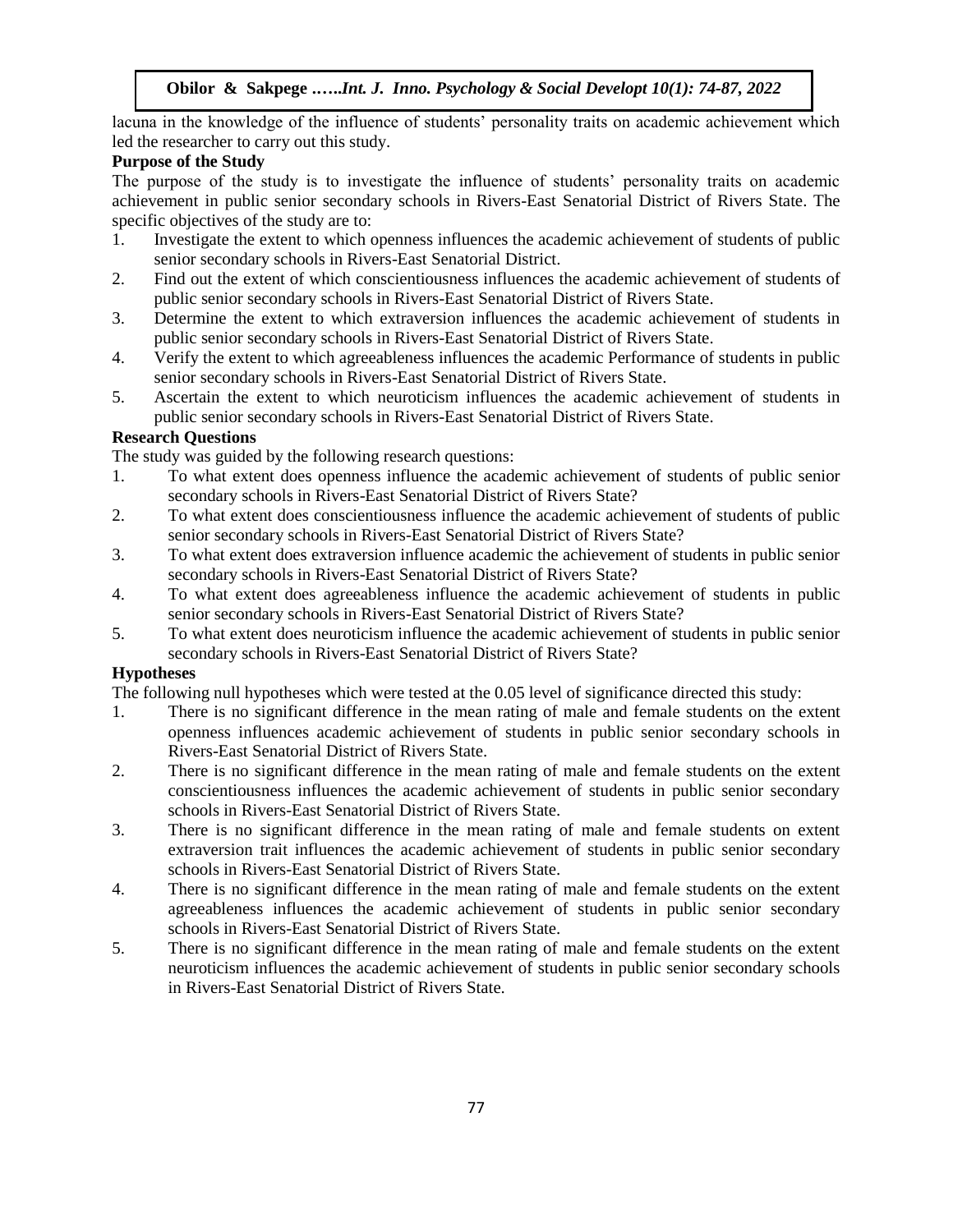# **METHODOLOGY**

The descriptive survey design was adopted for the study**.** Descriptive research is a branch of research that presents or reports information or data the way it is (Obilor, 2018)**.** Descriptive survey gives a clear picture of a situation. The population of the study comprised of 9,787 which consists all SS2 students of public senior secondary schools across all the 90 senior secondary schools in Obio/Akpor, Okrika, Omuma, Etche, Ogu/Bolo, Emuoha, Port Harcourt and Ikwerre Local Government Areas of Rivers State. (Source; Rivers State Senior Secondary Schools Board: Planning, Research and Statistics Departments 2020). The simple random sampling technique was adopted in selecting the three (3) Local Government Areas (Obio/Akpor, Port Harcourt and Ikwerre) in Rivers-East Senatorial District. The sample size of the study is 384 SS2 students fixed using the Taro Yamene formula. The instrument used for data collection was a researcher-developed structured questionnaire titled "Personality Trait on Academic Achievement of Students Questionnaire" which was used to assess the personality traits of students. The instrument which was validated by three experts in Measurement and Evaluation of Rivers State University has a reliability coefficient of 0.85 obtained by the test-retest method and the Pearson's Product Moment Correlation analysis.

#### **RESULTS**

**Research Question 1**: *To what extent does openness influence the academic achievement of students of public senior secondary schools in Rivers-East Senatorial District of Rivers State?*

**Table 1:** Descriptive Statistics on the Extent Openness Influences the Academic Achievement of Students of Public Senior Secondary Schools in Rivers-East Senatorial District

| S/No           | <b>Items</b>                                                                                             |                 |                   | Male Students (N=154) |                    |           | <b>Female Students (N=230)</b> |
|----------------|----------------------------------------------------------------------------------------------------------|-----------------|-------------------|-----------------------|--------------------|-----------|--------------------------------|
|                |                                                                                                          | $\bar{\pmb{X}}$ | <b>SD</b>         | <b>Remarks</b>        | $\bar{\textbf{x}}$ | <b>SD</b> | <b>Remarks</b>                 |
| $\overline{1}$ | My attention given to task<br>based on scale of preference<br>academic<br>influence<br>my<br>achievement | 2.57            | 0.80              | High Extent 2.51      |                    | 0.79      | <b>High Extent</b>             |
| 2.             | My level of wide variety of<br>influences<br>interest<br>my<br>academic achievement.                     |                 | $2.65$ 0.81       | High Extent 2.62      |                    | 0.81      | High Extent                    |
| 3.             | My originality determines my<br>level of influence on my<br>academic achievement.                        | 2.67            | 0.82              | High Extent $2.55$    |                    | 0.80      | High Extent                    |
| 4.             | My creative<br>ability<br>contributes to my level of<br>academic achievement.                            |                 | $2.72 \quad 0.82$ | High Extent $2.65$    |                    | 0.81      | High Extent                    |
| 5,             | Openness will help me to<br>academic<br>improve<br>my<br>achievement.                                    | 2.67            | 0.82              | High Extent $2.55$    |                    | 0.80      | <b>High Extent</b>             |
| 6.             | My Open posture in school<br>academic<br>influence<br>my<br>achievement                                  |                 | 2.72 0.82         | High Extent $2.65$    |                    | 0.81      | High Extent                    |
|                | <b>Grand Mean</b>                                                                                        | 2.65            | 0.81              | High<br><b>Extent</b> | 2.58               | 0.80      | High<br><b>Extent</b>          |

Table 1 shows data on influence of openness on academic achievement of students of public senior secondary schools in Rivers-East Senatorial District of Rivers State. Male and female teachers' responses for all the items (items 1 to 6) indicate mean scores lying between 2.50 and 3.49 (2.50  $\leq \overline{X} \leq 3.49$ ) and low standard deviation values ranging from 0.79 to 0.82 (close clusters about the means) indicating high extent influence of openness on students' academic achievement. The grand means and standard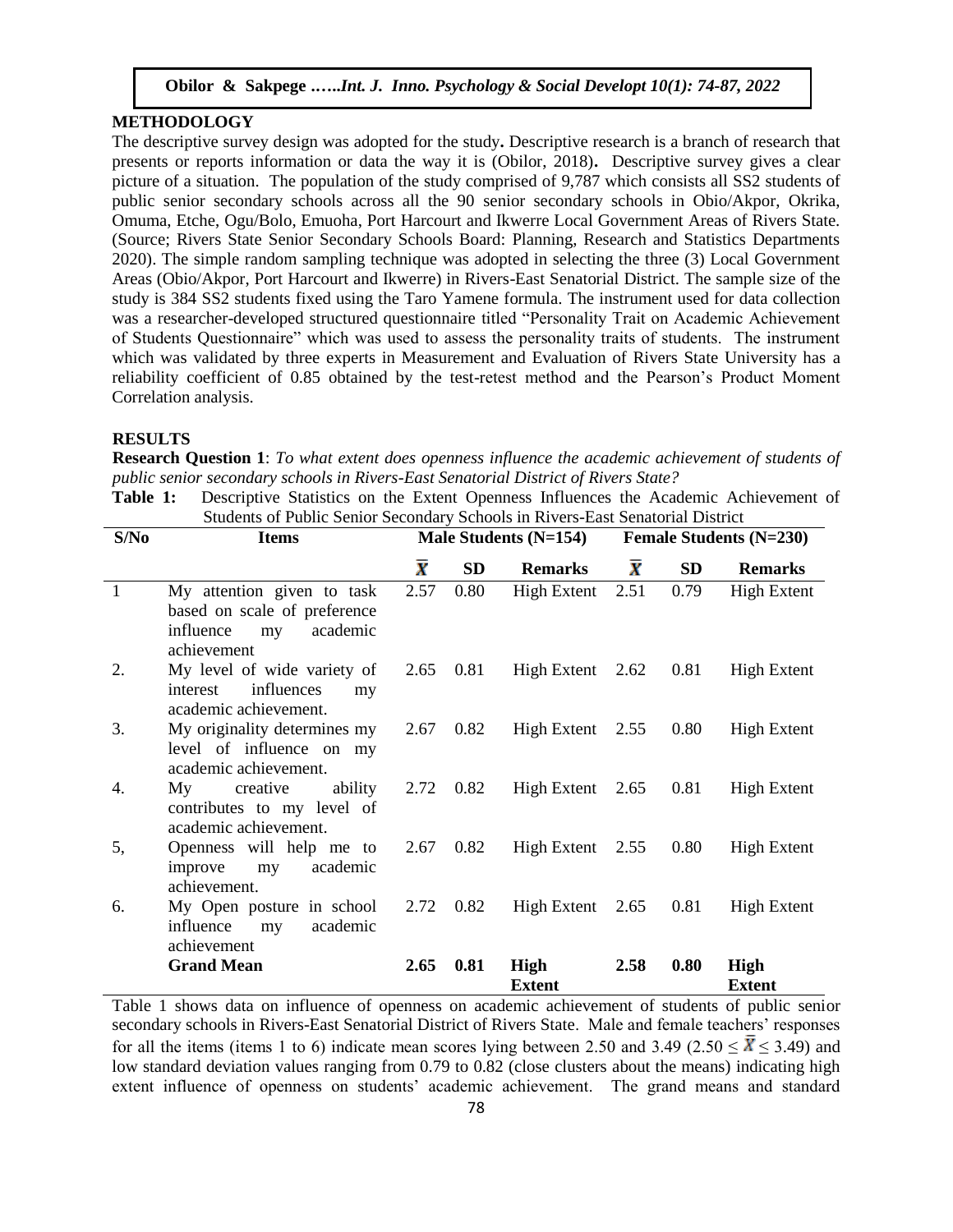deviations are respectively 2.65 and 0.81 for male teachers and 2.58 and 0.80 for female teachers, which further highlight that openness influences students' academic achievement positively to a high extent. In other words, both male and female teachers agree that openness to experience influences, to a high extent, the academic achievement of students of public senior secondary schools in Rivers-East Senatorial District of Rivers State.

**Research Question 2**: *To what extent does conscientiousness influence the academic achievement of students in public senior secondary school in Rivers-East Senatorial District of Rivers State?*

**Table 2:** Descriptive Statistics on the Extent conscientiousness as a Personality Trait Influences Academic Achievement of Students of Public Senior Secondary Schools**.**

| S/No | <b>Items</b>                                                                                                   |                 |           | Male Students ( $N = 154$ ) | Female Students $(N = 230)$ |           |                    |  |
|------|----------------------------------------------------------------------------------------------------------------|-----------------|-----------|-----------------------------|-----------------------------|-----------|--------------------|--|
|      |                                                                                                                | $\bar{\pmb{X}}$ | <b>SD</b> | <b>Remarks</b>              | $\bar{\textbf{x}}$          | <b>SD</b> | <b>Remarks</b>     |  |
| 7.   | My being patient in relating to<br>others influence my academic<br>achievement.                                | 2.77            | 0.78      | <b>High Extent</b>          | 2.55                        | 0.82      | <b>High Extent</b> |  |
| 8.   | Engaging in my academic<br>task carefully influence my<br>academic achievement,                                | 2.87            | 0.81      | <b>High Extent</b>          | 2.65                        | 0.81      | <b>High Extent</b> |  |
| 9.   | willingness to do my<br>The<br>effectively<br>work<br>school<br>academic<br>influence<br>my<br>achievement     | 2.92            | 0.80      | High Extent                 | 2.59                        | 0.80      | High Extent        |  |
| 10.  | Organization of my thought<br>academic<br>influence<br>my<br>achievement                                       | 2.90            | 0.77      | <b>High Extent</b>          | 2.62                        | 0.81      | High Extent        |  |
| 11.  | My ability to plan my daily<br>activities<br>before<br>engaging<br>influence<br>academic<br>my<br>achievement. | 2.92            | 0.79      | <b>High Extent</b>          | 2.59                        | 0.80      | High Extent        |  |
| 12.  | My daily discipline influences<br>my academic achievement.                                                     | 2.90            | 0.74      | High Extent                 | 2.62                        | 0.81      | <b>High Extent</b> |  |
|      | <b>Grand Mean</b>                                                                                              | 2.67            | 0.76      | <b>High Extent</b>          | 2.61                        | 0.81      | <b>High Extent</b> |  |

The information in Table 2 shows the descriptive statistics on influence of conscientiousness on academic achievement of students of public senior secondary schools in Rivers-East Senatorial District of Rivers State. Male and female teachers' responses for all the items (items 7 to 12) indicate mean scores lying between 2.50 and 3.49 (2.50  $\leq \overline{X} \leq 3.49$ ) and low standard deviation values ranging from 0.76 to 0.81 (close clusters about the means) portraying high extent influence of conscientiousness on students' academic achievement. The grand means and standard deviations are respectively 2.65 and 0.81 for male teachers and 2.58 and 0.80 for female teachers, which further highlight that conscientiousness influences students' academic achievement positively to a high extent. Thus, both male and female teachers are in consensus that conscientiousness influences the academic achievement of students of public senior secondary schools in Rivers-East Senatorial District of Rivers State to a high extent.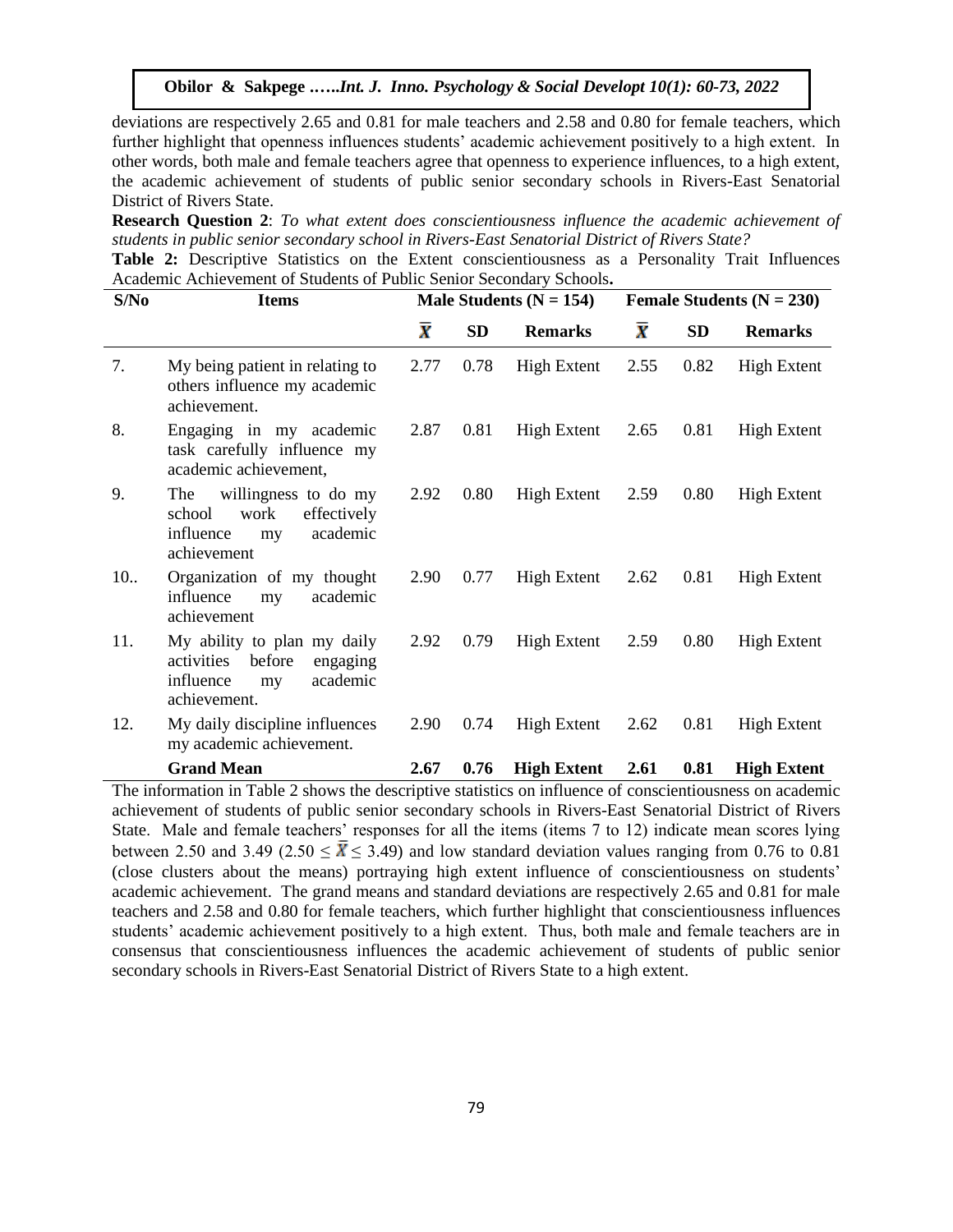**Research Question 3**: *To what extent does extraversion influence the academic achievement of students in public senior secondary schools in Rivers-East Senatorial District of Rivers State?* **Table 3:** Descriptive Statistics on the extent Extraversion Influences the Academic Achievement of

|                                                    |  |  |  | <b>Table 3:</b> Describuve Statistics on the extent extraversion influences the Academic Achievement of |  |
|----------------------------------------------------|--|--|--|---------------------------------------------------------------------------------------------------------|--|
| <b>Students of Public Senior Secondary Schools</b> |  |  |  |                                                                                                         |  |

| S/No | <b>Items</b>                                                                                                                 |                        |           | Male Students ( $N = 154$ )     | Female Students ( $N = 230$ ) |           |                    |  |
|------|------------------------------------------------------------------------------------------------------------------------------|------------------------|-----------|---------------------------------|-------------------------------|-----------|--------------------|--|
|      |                                                                                                                              | $\boldsymbol{\bar{X}}$ | <b>SD</b> | <b>Remarks</b>                  | $\bar{x}$                     | <b>SD</b> | <b>Remarks</b>     |  |
| 13.  | adaptability<br>My<br>to<br>any<br>$\mathbf I$<br>find<br>condition<br>myself<br>academic<br>influence<br>my<br>achievement. | 2.65                   | 0.81      | High extent                     | 2.62                          | 0.84      | High extent        |  |
| 14.  | My ability to channel my energy<br>to any social activity influence<br>my academic achievement.                              |                        |           | 2.57 0.80 High extent 2.51 0.79 |                               |           | High extent        |  |
| 15.  | My<br>outward<br>orientation<br>academic<br>influences<br>my<br>achievement.                                                 |                        |           | 2.72 0.82 High extent 2.65 0.84 |                               |           | High extent        |  |
| 16.  | My interaction with others in<br>subject influences<br>any<br>my<br>academic achievement                                     | 2.67                   | 0.83      | High extent $2.55$ 0.82         |                               |           | High extent        |  |
| 17.  | My sociability approach draws<br>intellectual energy from others<br>which in turn influence my<br>academic achievement.      |                        |           | 2.72 0.81 High extent 2.65 0.81 |                               |           | High extent        |  |
| 18.  | My ability to relate to others<br>stimulate my thinking and it<br>influences my academic capacity.                           |                        |           | 2.67 0.82 High extent 2.55      |                               | 0.83      | High extent        |  |
|      | <b>Grand Mean</b>                                                                                                            | 2.65                   | 0.79      | <b>High Extent</b>              | 2.58                          | 0.82      | <b>High Extent</b> |  |

Table 3 shows data on influence of extraversion on academic achievement of students of public senior secondary schools in Rivers-East Senatorial District of Rivers State. Male and female teachers' responses for all the items (items 13 to 18) indicate mean scores lying between 2.50 and 3.49 (2.50  $\leq X \leq 3.49$ ) and low standard deviation values ranging from 0.79 to 0.84 (close clusters about the means) indicating high extent influence of extraversion on students' academic achievement. The grand means and standard deviations are respectively 2.65 and 0.79 for male teachers and 2.58 and 0.82 for female teachers, which further highlight that extraversion influences students' academic achievement positively to a high extent. In other words, both male and female teachers agree that extraversion influences, to a high extent, the academic achievement of students of public senior secondary schools in Rivers-East Senatorial District of Rivers State.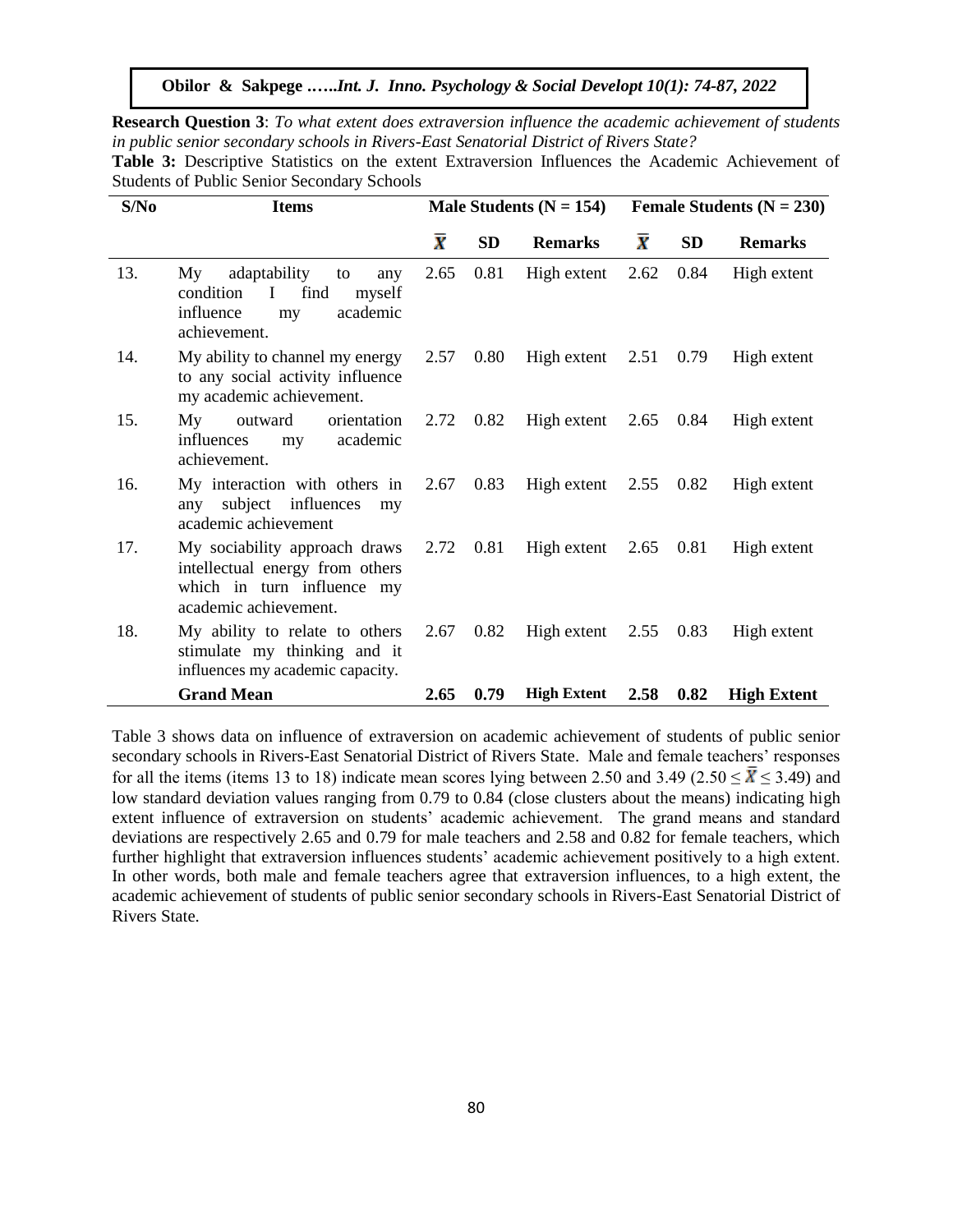**Research question 4**: *To what extent does agreeableness influence the academic achievement of students in public senior secondary schools in Rivers-East Senatorial District of Rivers State?*

| S/No | <b>Items</b>                                                                                                                    |                         |           | Male Students $(N = 154)$ | Female Students $(N = 230)$ |           |                    |  |
|------|---------------------------------------------------------------------------------------------------------------------------------|-------------------------|-----------|---------------------------|-----------------------------|-----------|--------------------|--|
|      |                                                                                                                                 | $\overline{\textbf{x}}$ | <b>SD</b> | <b>Remarks</b>            | $\bar{\textbf{x}}$          | <b>SD</b> | <b>Remarks</b>     |  |
| 19.  | consistent<br>approach in<br>My<br>agreeing with others on subject that<br>matters influence my academic<br>achievement.        | 2.87                    | 0.85      | <b>High Extent</b>        | 2.59                        | 0.80      | <b>High Extent</b> |  |
| 20.  | My level of academic cooperation 2.77 0.83<br>determines my cognitive strength<br>which influence my academic<br>achievement.   |                         |           | High Extent               | 2.55                        | 0.80      | High Extent        |  |
| 21.  | My ability to perform my school 2.90 0.85<br>task in harmony with curricula<br>objectives influence my academic<br>achievement. |                         |           | High Extent $2.62$        |                             | 0.81      | High Extent        |  |
| 22.  | My level of tolerance influences my $2.92 \quad 0.85$<br>academic achievement.                                                  |                         |           | High Extent               | 2.65                        | 0.81      | High Extent        |  |
| 23.  | My level of carefulness influences $2.90$ 0.85<br>my academic work.                                                             |                         |           | High Extent               | 2.62                        | 0.81      | <b>High Extent</b> |  |
| 24.  | fulfil social 2.92 0.85<br>My desire<br>$\mathbf{to}$<br>obligations influence my academic<br>achievement                       |                         |           | <b>High Extent</b>        | 2.65                        | 0.81      | <b>High Extent</b> |  |
|      | <b>Grand Mean</b>                                                                                                               | 2.87                    | 0.85      | <b>High Extent</b>        | 2.60                        | 0.81      | <b>High Extent</b> |  |

**Table 4:** Descriptive Statistics on the extent Agreeableness Influences the Academic Performance of Students in Public Senior Secondary Schools.

The information in Table 4 presents the descriptive statistics on influence of agreeableness on academic achievement of students of public senior secondary schools in Rivers-East Senatorial District of Rivers State. Male and female teachers' responses for all the items (items 19 to 24) indicate mean scores lying between 2.50 and 3.49 (2.50  $\leq \overline{X} \leq 3.49$ ) and low standard deviation values ranging from 0.76 to 0.81 (close clusters about the means) indicating high extent influence of agreeableness on students' academic achievement. The grand means and standard deviations are respectively 2.87 and 0.85 for male teachers and 2.60 and 0.81 for female teachers, which further show that agreeableness influences students' academic achievement positively to a high extent. Therefore, both male and female teachers are in accord that agreeableness influences the academic achievement of students of public senior secondary schools in Rivers-East Senatorial District of Rivers State to a high extent.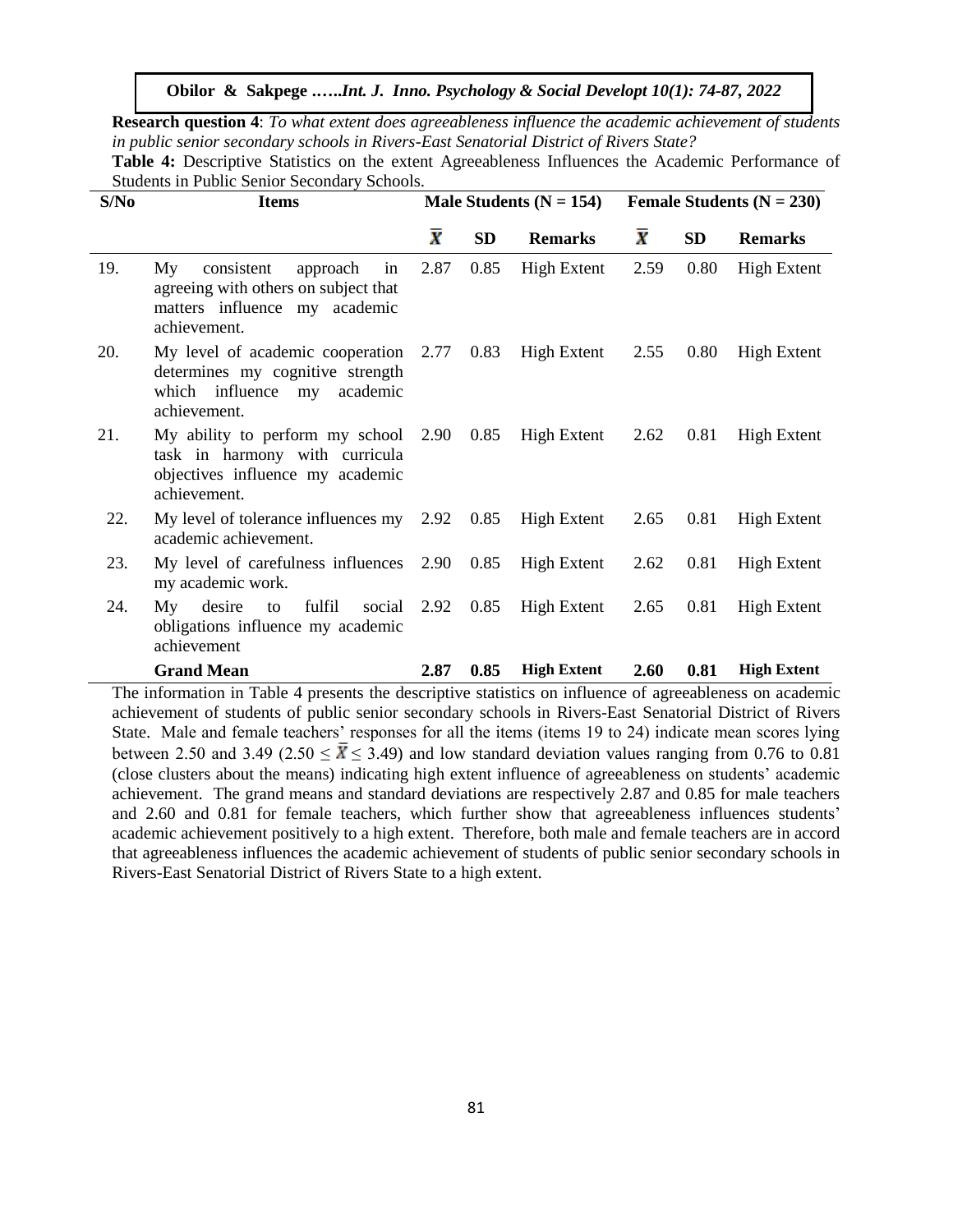**Research question 5**: *To what extent does neuroticism influence the academic achievement of students in public senior secondary school in Rivers-East Senatorial District of Rivers State?*

| S/No | <b>Items</b>                                                                                                         |                    |           | Male Students ( $N = 154$ ) | Female Students $(N = 230)$ |                   |                    |  |
|------|----------------------------------------------------------------------------------------------------------------------|--------------------|-----------|-----------------------------|-----------------------------|-------------------|--------------------|--|
|      |                                                                                                                      | $\bar{\textbf{x}}$ | <b>SD</b> | <b>Remarks</b>              | $\bar{\textbf{x}}$          | <b>SD</b>         | <b>Remarks</b>     |  |
| 25.  | My moody and worrisome<br>influence<br>approach<br>my<br>achievement<br>academic<br>negatively.                      | 2.95               | 0.86      | <b>High Extent</b>          | 2.66                        | 0.82              | <b>High Extent</b> |  |
| 26.  | My<br>anxious<br>behaviour<br>academic<br>influences<br>my<br>achievement.                                           | 2.90               | 0.85      | <b>High Extent</b>          | 0.82                        | 0.79              | <b>High Extent</b> |  |
| 27.  | My level<br>of<br>uncertainty<br>academic<br>influences<br>my<br>achievement.                                        | 2.92               | 0.85      | <b>High Extent</b>          | 2.62                        | 0.81              | High Extent        |  |
| 28.  | Sometimes I let small things<br>get to my nerves too much and<br>it influence my academic<br>achievement negatively. | 2.95               | 0.86      | High Extent $2.72$          |                             | 0.82              | <b>High Extent</b> |  |
| 29.  | My nervous expression in class<br>affects my school work.                                                            | 2.92               | 0.85      | High Extent                 |                             | $2.62 \quad 0.81$ | <b>High Extent</b> |  |
| 30.  | My Neurotic behaviour is<br>academic<br>linked<br>to<br>poor<br>performance<br>and<br>lower<br>motivation            | 2.95               | 0.86      | High Extent                 | 2.72                        | 0.82              | High Extent        |  |
|      | <b>Grand Mean</b>                                                                                                    | 2.93               | 0.86      | <b>High Extent</b>          | 2.67                        | 0.82              | <b>High Extent</b> |  |

**Table 5:** Descriptive Statistics on the Extent Neuroticism Influences the Academic Achievement of Students in Public Senior Secondary Schools.

Table 5 presents information on influence of neuroticism on academic achievement of students of public senior secondary schools in Rivers-East Senatorial District of Rivers State. Male and female teachers' responses for all the items (items 13 to 18) indicate mean scores lying between 2.50 and 3.49 (2.50  $\leq \overline{X} \leq$ 3.49) and low standard deviation values ranging from 0.79 to 0.84 (close clusters about the means) indicating negative high extent influence of neuroticism on students' academic achievement. The grand means and standard deviations are respectively 2.65 and 0.79 for male teachers and 2.58 and 0.82 for female teachers, which further highlight that neuroticism influences students' academic achievement negatively to a high extent. In other words, both male and female teachers agree that neuroticism influences, to a high negative extent, the academic achievement of students of public senior secondary schools in Rivers-East Senatorial District of Rivers State.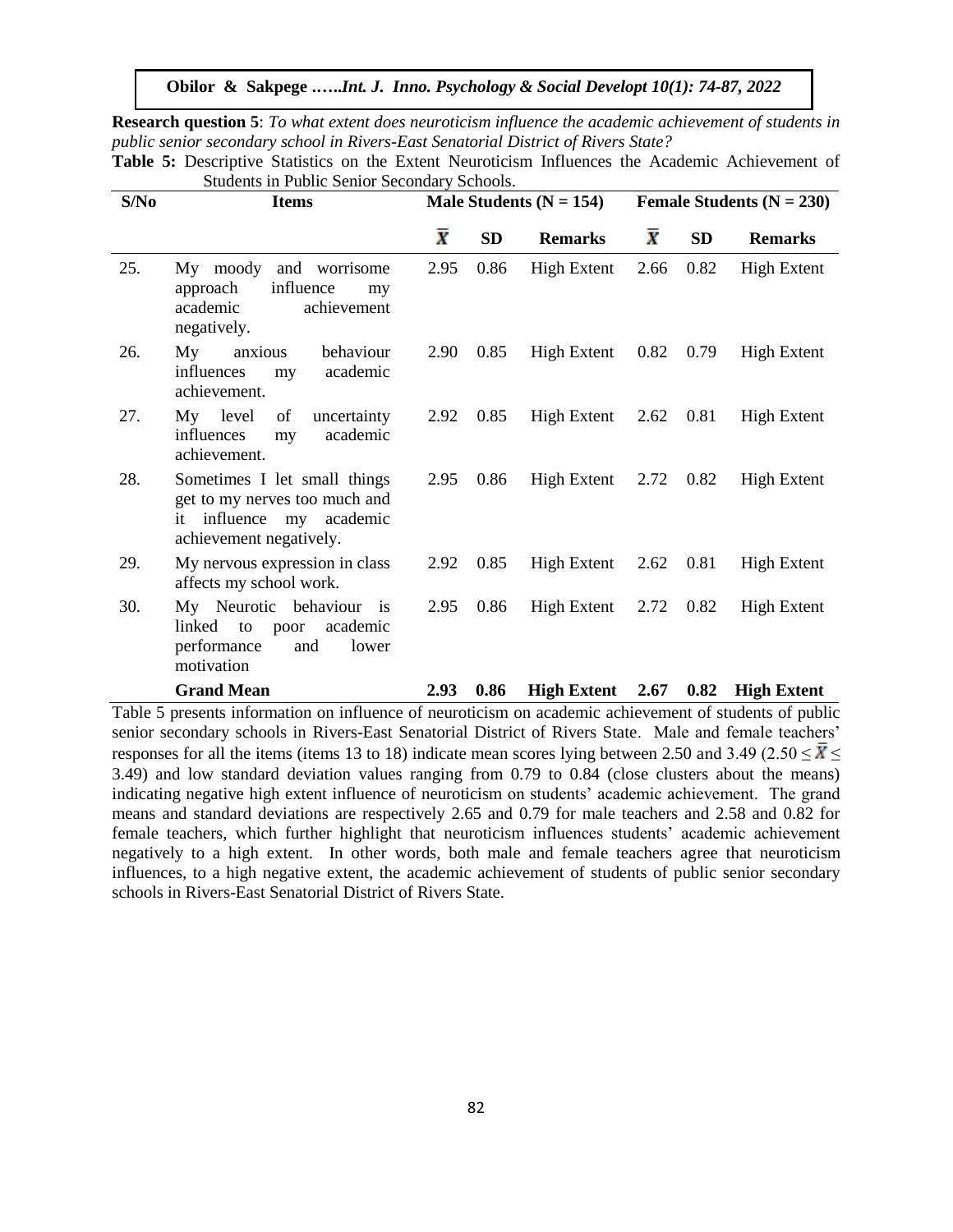#### **Testing of Hypotheses**

**Hypotheses 1**: There is no significant difference in the mean rating of male and female students on the extent openness influences academic achievement of students in public senior secondary schools in Rivers-East Senatorial District of Rivers State.

**Table 6:** Z-test Analysis of Influence of Openness on Academic Achievement of Students of Public Senior Secondary Schools in Rivers-East Senatorial District**.**

| <b>Status</b>   |     |      | SD             | df  | z-cal. | $\alpha$ | z-crit. | <b>Decision</b>             |
|-----------------|-----|------|----------------|-----|--------|----------|---------|-----------------------------|
| Male Students   | 154 | 2.58 | $0.80^{\circ}$ |     |        |          |         |                             |
|                 |     |      |                | 382 | 1.29   | 0.05     | 1.96    | H <sub>o</sub> Not Rejected |
| Female Students | 230 | 2.65 | 0.81           |     |        |          |         |                             |

Table 6 presents that female students have mean of 2.58 and standard deviation of 0.80, while male students have mean of 2.65 and standard deviation of 0.81. Both female and male students have degrees of freedom of 345, z-calculated of 1.29 and z-critical of 1.96 at  $\alpha = 0.05$ . This implies that the null hypothesis that "there is no significant difference in mean rating of male and female students on the extent of influence of openness on academic achievement of students in public senior secondary schools in Rivers-East Senatorial District of Rivers State" is not rejected as z-cal.  $(1.29) < z$ -crit  $(1.96)$  at  $\alpha$  $= 0.05$ . Therefore, female and male students of public senior secondary schools in Rivers-East Senatorial District are in agreement that openness influences students' academic achievement to a high extent.

**Hypothesis 2:** There is no significant difference in the mean rating of male and female students on the extent conscientiousness influences academic achievement of students in public senior secondary schools in Rivers-East Senatorial District of Rivers State.

**Table 7:** Z-test Analysis of influence of Conscientiousness Influences Academic Achievement of Students in Public Senior Secondary Schools in Rivers-East Senatorial District

| <b>Status</b>          | N   | X    | <b>SD</b> | df  | z-crit. | $\alpha$ | z-crit. | <b>Decision</b>             |
|------------------------|-----|------|-----------|-----|---------|----------|---------|-----------------------------|
| Male Students          | 154 | 2.67 | 0.76      | 382 | 1.24    | 0.05     | 1.96    | H <sub>o</sub> Not Rejected |
| <b>Female Students</b> | 230 | 2.61 | 0.81      |     |         |          |         |                             |

Table 7 presents that female students have mean of 2.61 and standard deviation of 0.81, while male students have mean of 2.67 and standard deviation of 0.76. Both female and male students have degrees of freedom of 345, z-calculated of 1.24 and z-critical of 1.96 at  $\alpha = 0.05$ . This implies that the null hypothesis that "there is no significant difference in mean rating of male and female students on the extent of influence of conscientiousness on academic achievement of students of public senior secondary schools in Rivers-East senatorial District of Rivers State" is not rejected as z-cal. (1.24) < z-crit. (1.96) at  $\alpha$  = 0.05. Therefore, female and male students of public senior secondary schools in Rivers-East Senatorial District are in agreement that conscientiousness influences students' academic achievement to a high extent.

**Hypothesis 3:** There is no significant difference in the mean rating of male and female students on the extent conscientiousness influences academic achievement of students in public senior secondary schools in Rivers-East Senatorial District.

**Table 8:** Z-test Analysis of Influence of Extraversion as a Personality Trait on Academic Achievement of Students in Public Senior Secondary Schools in Rivers State

| <b>Status</b>          |     |      | SD   | df  | z-cal. | $\alpha$ | z-crit. | <b>Decision</b>             |
|------------------------|-----|------|------|-----|--------|----------|---------|-----------------------------|
| Male Students          | 154 | 2.65 | 0.79 |     |        |          |         |                             |
|                        |     |      |      | 382 | 1.29   | 0.05     | 1.96    | H <sub>o</sub> Not Rejected |
| <b>Female Students</b> | 230 | 2.58 | 0.82 |     |        |          |         |                             |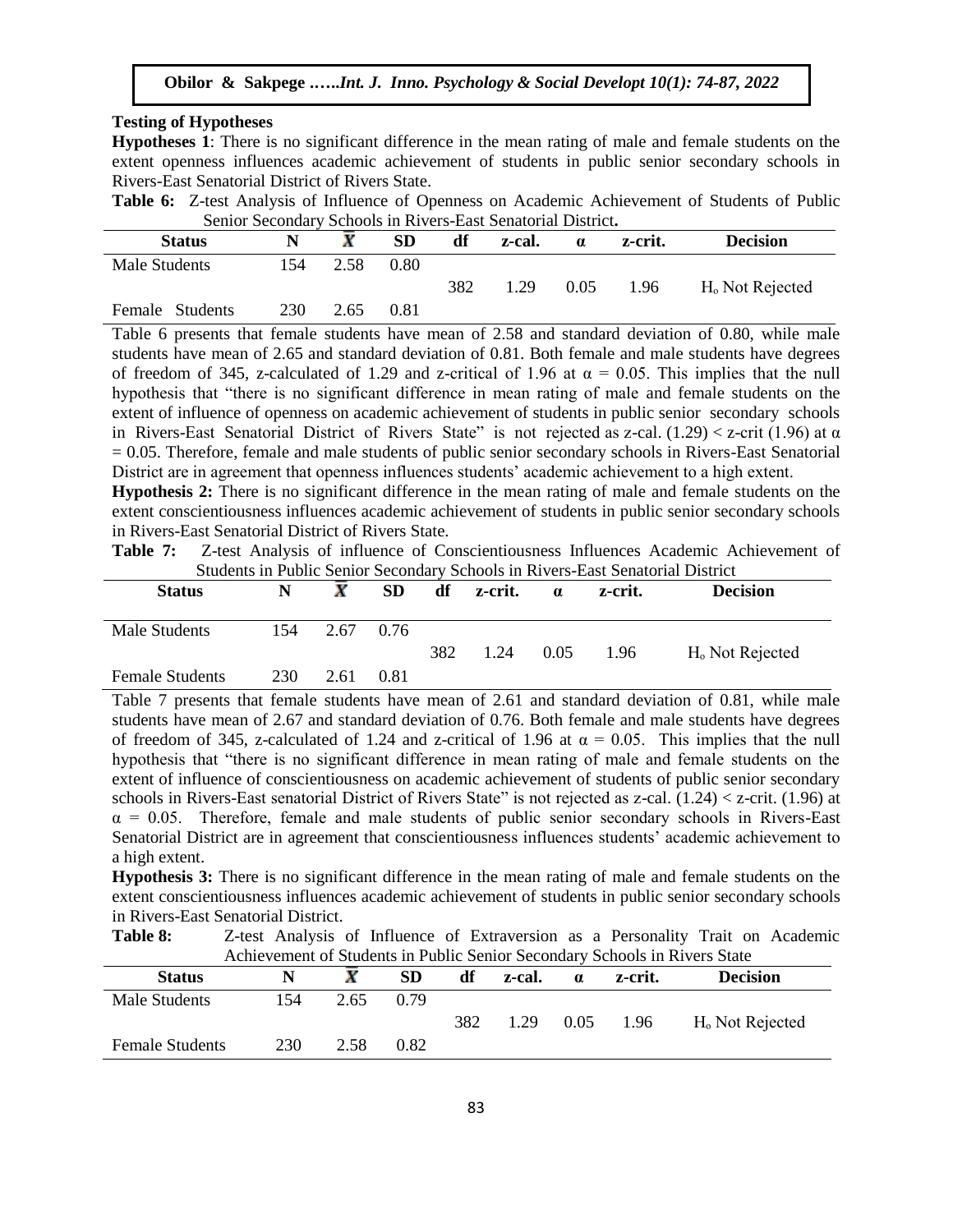Table 8 presents that female students have mean of 2.58 and standard deviation of 0.82, while male students have mean of 2.65 and standard deviation of 0.79. Both female and male students have degrees of freedom of 345, z-calculated of 1.29 and z-critical of 1.96 at  $\alpha = 0.05$ . This implies that the null hypothesis that "there is no significant difference in mean rating of male and female students on the extent of influence of extraversion on academic achievement of students of public senior secondary schools in Rivers-East Senatorial District of Rivers State" is not rejected on z-cal. (1.29) < z-crit. (1.96) at  $\alpha$  = 0.05. Therefore, female and male students of public senior secondary schools in Rivers-East Senatorial District are in agreement that extraversion influences students' academic achievement to a high extent.

**Hypothesis 4:** There is no significant difference in the mean rating of male and female students on the extent agreeableness influences academic achievement of students in public senior secondary schools in Rivers-East Senatorial District of Rivers State.

| Table 9: | Z-test Analysis of Influence of Agreeableness on Academic Achievement of Students of |
|----------|--------------------------------------------------------------------------------------|
|          | <b>Public Senior Secondary Schools in Rivers-East Senatorial District</b>            |

| <b>Status</b>          |     |      | ${\bf SD}$ | df  | z-cal. | $\alpha$ | z-crit. | <b>Decision</b>             |
|------------------------|-----|------|------------|-----|--------|----------|---------|-----------------------------|
| Male Students          | 154 | 2.87 | 0.85       |     |        |          |         |                             |
|                        |     |      |            | 382 | 1.24   | 0.05     | 1.96    | H <sub>o</sub> Not Rejected |
| <b>Female Students</b> | 230 | 2.60 | 0.81       |     |        |          |         |                             |

Table 9 presents that female students have mean of 2.60 and standard deviation of 0.81, while male students have mean of 2.87 and standard deviation of 0.85. Both female and male students have degrees of freedom of 345, z-calculated of 1.24 and z-critical of 1.96 at  $\alpha = 0.05$ . This implies that the null hypothesis that "there is no significant difference in mean rating of male and female students on the extent of influence of agreeableness on academic achievement of students of public senior secondary schools in Rivers-East Senatorial District of Rivers State" is not rejected as z-cal. (1.24) < z-crit. (1.96) at  $\alpha$  = 0.05. Therefore, female and male students of public senior secondary schools in Rivers State are in agreement that agreeableness as a personality trait influences students' academic achievement to a high extent.

**Hypothesis 5:** There is no significant difference in the mean rating of male and female students on the extent that neuroticism influences academic achievement of students in public senior secondary schools in Rivers State.

**Table 10:** Z-test Analysis of influence of Neuroticism on Academic Achievement of Students in Public Senior Secondary Schools in Rivers-East Senatorial District

| <b>Status</b>          |     |      | SD   | df  | z-cal. | $\alpha$ | z-crit. | <b>Decision</b> |
|------------------------|-----|------|------|-----|--------|----------|---------|-----------------|
| Male Students          | 54ء | 2.93 | 0.86 |     |        |          |         |                 |
|                        |     |      |      | 382 | 2.29   | 0.05     | 1.96    | $Ho$ Rejected   |
| <b>Female Students</b> | 230 | 2.67 | 0.82 |     |        |          |         |                 |

Table 10 presents that female students have mean of 2.67 and standard deviation of 0.82, while male students have mean of 2.93 and standard deviation of 0.86. Both female and male students have degrees of freedom of 345, z-calculated of 2.29 and z-critical of 1.96 at  $\alpha = 0.05$ . This implies that the null hypothesis that "there is no significant difference in mean rating of male and female students on the extent of influence of neuroticism on academic achievement of students of public senior secondary schools in Rivers-East Senatorial District in Rivers State" is rejected as z-cal. (2.29) > z-crit. (1.96) at  $\alpha$  = 0.05. Therefore, female and male students of public senior secondary schools in Rivers State are in agreement that neuroticism as a personality trait influences students' academic achievement to a high extent.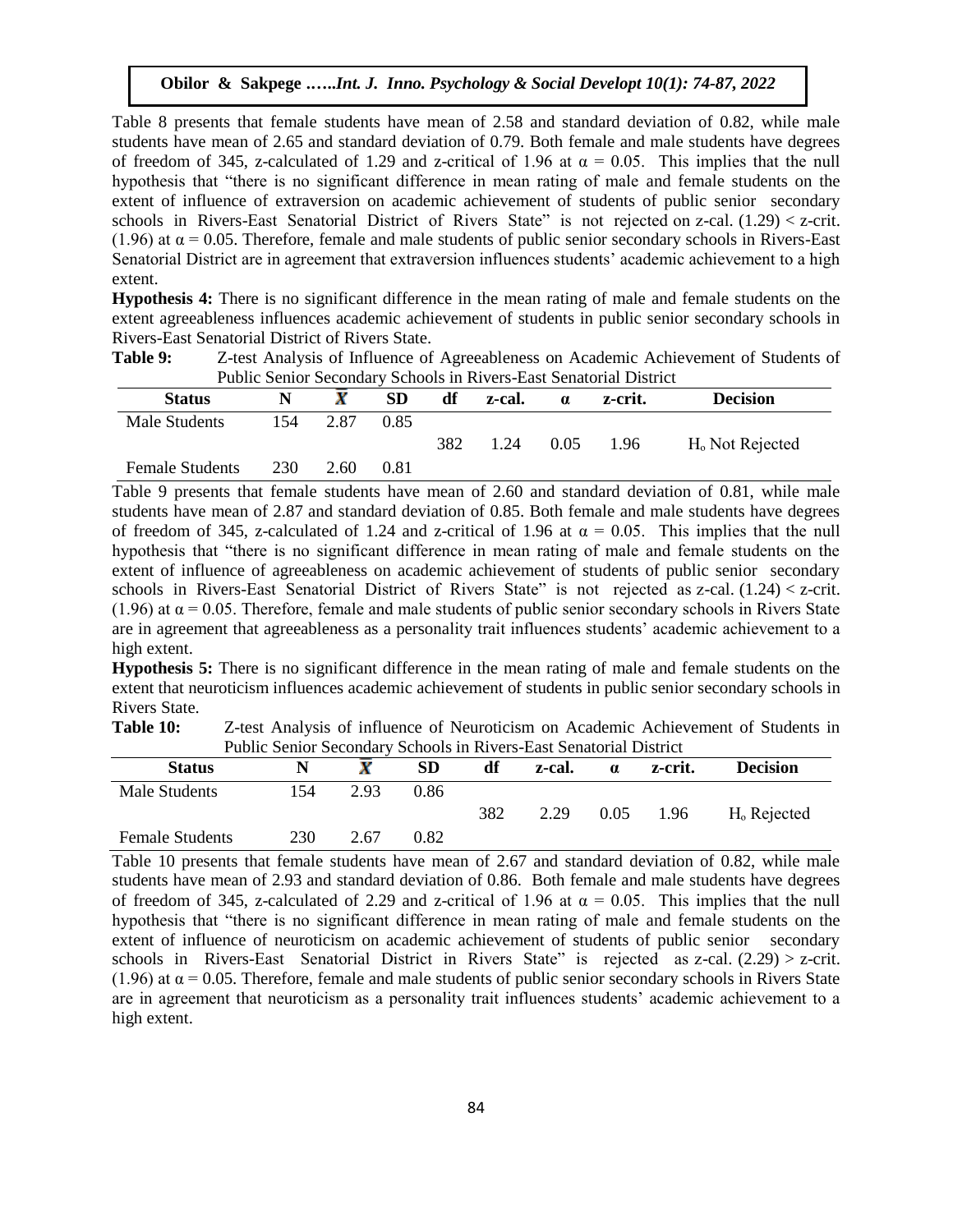## **DISCUSSION OF FINDINGS**

Based on the analysis of the data, the findings of the study revealed that openness has a positive and significant influence on academic achievement of students in public senior secondary schools in Rivers State. This finding is in collaboration with Vedel (2016) who observed that positive association were found between openness and students' grades. And there is a positive link between openness to experience and broad intellectual skills and knowledge. Also, the hypothesis test in this study revealed that there exists significant influence of openness on academic achievement of students in public senior secondary schools in Rivers-East Senatorial District of Rivers State

The study also indicated that conscientiousness influence academics achievements of students in public senior secondary schools in Rivers-East Senatorial District. This finding collaborates that of Marray *et al*., (2014) who noted that conscientious people tend to be efficient and organized as opposed to easy-going, purposeful action, self-discipline and drive to achieve in their academics and that those high in conscientiousness are likely to value order, duty, achievement ,and self, discipline and they consciously practice deliberation and work towards increased competence, However the null hypothesis was accepted and concluded that significant influence exists in the mean responses between conscientiousness and academic achievement of students in public senior secondary school in Rivers-East Senatorial District of Rivers State.

Further finding of this study showed that extraversion has positive influence on academic achievement of students in public senior secondary schools in Rivers-East Senatorial District of Rivers State. This finding is in line with that of Poropat (2009) who asserted that those who score high in extroversion are likely to make friends and enjoy interacting with others, but they may want to pay extra attention to make well thought-out decisions, and needs and sensitivities of others at the expense of their studies. However, the hypothesis test revealed that there exists a significant influence of extraversion on academic achievement of students of public senior secondary schools in Rivers-East Senatorial District of Rivers State.

The study also revealed that agreeableness has positive and significant influence on academic achievement of students in public senior secondary schools in Rivers-East Senatorial District of Rivers State. This finding is in line with the result by Lebowits (2016) who found that a positive association between agreeableness and academic achievement of students. He reported further that students high in agreeableness tend to be well-liked, respected and sensitive to the needs of others. They likely have few enemies and are affectionate to their friends and loved ones, as well as sympathetic to the plights of strangers.

Finally, the finding of the study indicated that neuroticism has a negative influence on academic achievement of students in public senior secondary schools in Rivers-East Senatorial District of Rivers State. This result agrees with that of Judge and Tlies (2020) who found that neuroticism is linked to poor academic performance and lower motivation, including motivation related to goal-setting and selfefficiency. Also, they observed that the anxiety and self-consciousness components of neuroticism are also positively linked to more traditional values and are negatively correlated with achievement values. So, hypothesis 5 is rejected and the conclusion is that there is no significant influence of neuroticism on academic achievement of students of public senior secondary school in Rivers-East Senatorial District of Rivers State.

# **CONCLUSION**

The influence of students personality traits on academic achievement of students in public senior secondary schools cannot be overemphasized, However, the study concludes that personality traits have both positive and negative influence on the students' academic achievement in public senior secondary schools, hence openness to experience leads to gains in skills and knowledge, and it naturally increases as a person ages and has more experience to learn from, while neuroticism has been linked to poor academic performance or achievement and lower motivation, including motivation related to goal setting and self-efficacy, the study also deduced that conscientiousness, extroversion and agreeableness have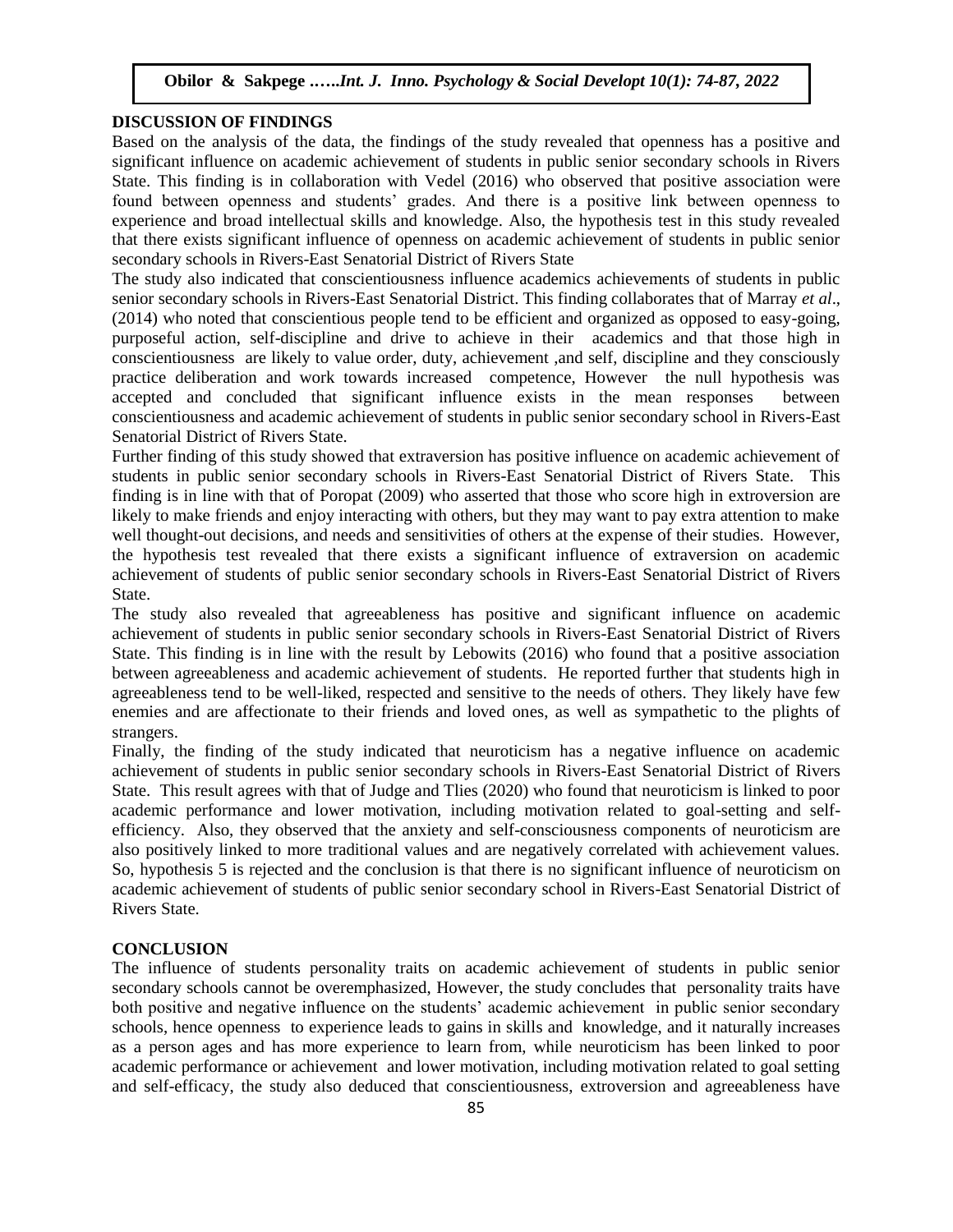positive and significant influence on students' academic achievement in public senior secondary school in Rivers state.

## **RECOMMENDATIONS**

From the findings and conclusion, the following recommendations are hereby put forward to ensure that this study achieves its objectives:

- 1. Government through the Senior Secondary School's Board should organize awareness campaigns for students on the need to embrace openness to experience, which has positive association with students' academic grade, performance and achievement.
- 2. Students should be trained by parents and teachers to be conscientious in everything they get involved in because conscientious people are efficient and organized which drive academic achievement.
- 3. School management should educate the students on how to use extroversion rather than introversion because extroversion influences students' academic achievement positively.
- 4. Students should be enlightened on the need to be agreeable in whatever they are doing hence agreeableness help the students to be well-liked, respected and sensitive to the needs of others.
- 5. School management should discourage their students from neuroticism hence it has been linked to poor academic achievement and lower motivation among the students.

#### **REFERENCES**

- Barrick, R. M., Kuh, G. D. & Klein, S. P. (2001). Student engagement and student learning: Testing the linkages. *Research in Higher Education.*
- Busato, V. V., Prins, F. J., Elshout, J. J., & Hamaker, C. (2000). Intellectual ability, learning style, achievement motivation and academic success of psychology students in higher education. *Personality and Individual Differences,* 29, 1057–1068.
- Chamorro-Premuzic, T., & Furnham, A. (2003). Personality predicts academic performance: Evidence from two longitudinal university samples. *Journal of Research in Personality, 37,* 319-338.
- Chamorro-Premuzic, T., & McDougall, A. (2003). Personality traits and academic performance. *European Journal of Personality, 17*(3), 237-250.
- Clark, J. & Schrith, F.. (2010). Intellectual ability, learning style, personality, achievement motivation, academic success of psychology students in higher education. *Personality and Individual Differences, 29*(6), 1057-1068.
- Colman, A. M. (2006). [Argyle, \(John\) Michael \(1925–2002\).](https://www2.le.ac.uk/departments/npb/people/amc/articles-pdfs/argyjohn.pdf) In L. Goldman (Ed.), *Oxford dictionary of national biography* (online ed.). Oxford: Oxford University Press.
- De Raad, B., & Schouwenburg, H. C. (2000). Personality in learning and education: A review. *European Journal of Personality, 10*, 303-336.
- Furnham, A. & Monsen, J. (2009). Personality traits and intelligence predict academic school grades. *Learning and Individual Differences 19*(1), 28-33.
- Golu, P. & Golu, I. (2003). *Psihologie Educational a [Educational psychology]*. Bucuresti: Editura Mirton.
- Hakimi, S., Hejazi, E., &Lavasani, M. G. (2011). The relationships between personality traits and students' academic achievement. *Procedia - Social and Behavioral Sciences, 29*, 836-845.
- Laidra, K., Pullmann, H., & Allik, J. (2007). Personality and intelligence as predictors of academic achievement: Across-sectional study from elementary to secondary school. *Personality and Individual Differences, 42*(3), 441-451. https://doi.org/10.1016/j.paid.2006.08.001
- Larsen, R. J., & Buss, D. M. (2008). *Personality psychology: Domains of knowledge about human nature*. Boston: McGraw Hill.
- Lebowttz, A. E. (2016). Other-rated personality and academic performance: Evidence and implications. *Learning and Individual Differences*, 34, 24-32.